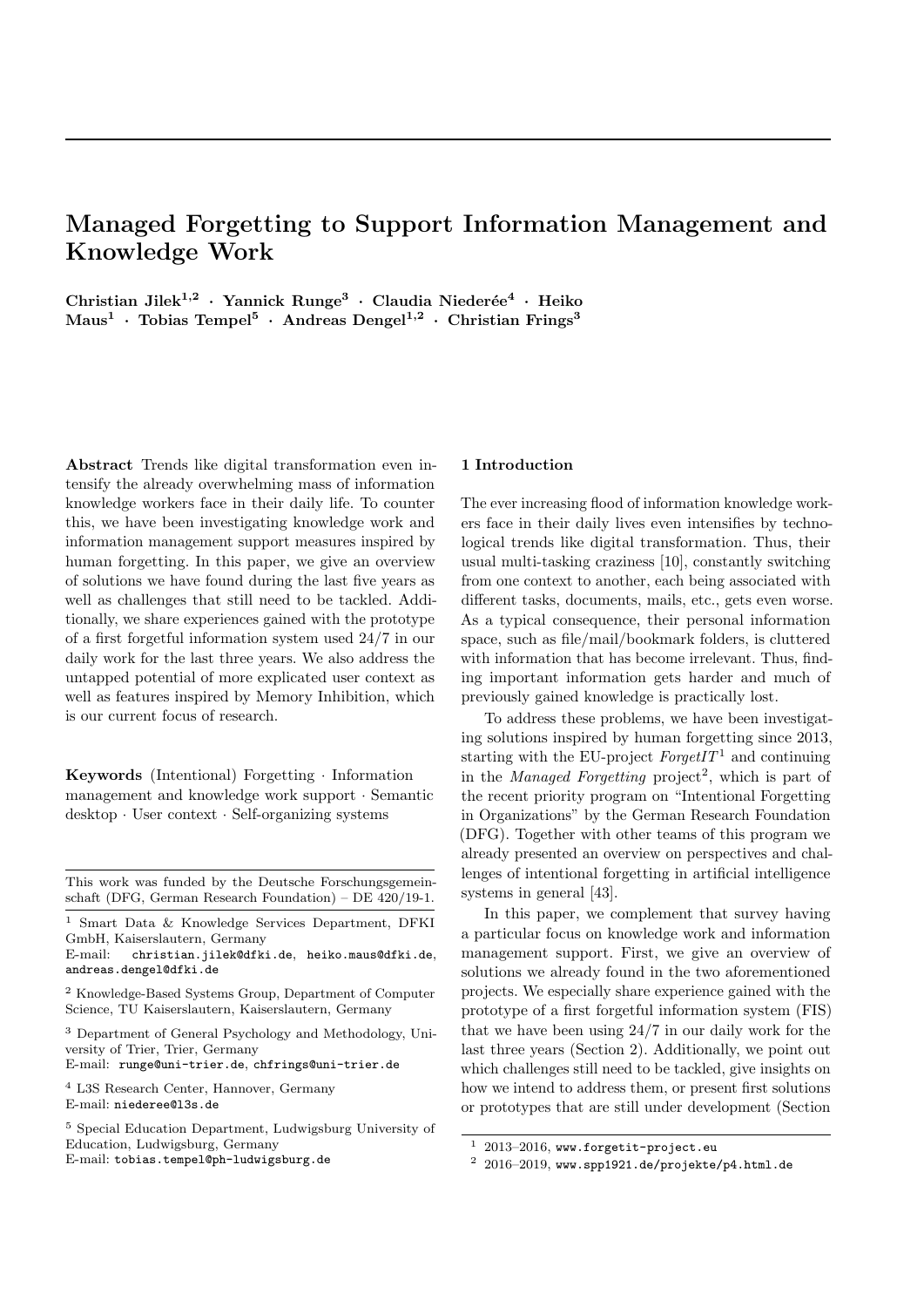3). Section 4 concludes this paper and gives an outlook on planned next steps.

# 2 Towards Forgetful Information Systems in Practice

In the ForgetIT and Managed Forgetting projects, we investigated knowledge work and information management support measures inspired by human forgetting. Especially in the second project, our investigation is positioned in the context of a grass-roots Organizational Memory (OM), which relies on the principles of decentralization and self-organization: Effective, dynamic and tailored knowledge management is achieved by knowledge-based assistance and knowledge acquisition in daily activities of knowledge workers which in turn also shapes the captured and represented knowledge. Following the eat-your-own-dogfood credo, we extended our OM system, which we have been using in daily work for over seven years now, with forgetting mechanisms, in use now for the last three years. Before presenting its details, also serving as solutions to the aforementioned problems, we will first give an introduction into the terminological and technical background.

### 2.1 Managed Forgetting

As an extension to the binary keep-or-delete paradigm, we understand Managed Forgetting (MF) [\[17,](#page-8-1) [27,](#page-8-2) [29\]](#page-8-3) as an escalating set of measures: from temporal hiding, to condensation, to adaptive synchronization, archiving and deletion. It is a form of intentional forgetting that is completely based on observed evidences: the system learns what to forget and what to focus on in a selforganizing and decentralized way.

As a key concept for realizing this form of MF we have presented Memory Buoyancy (MB) [\[27,](#page-8-2)[28\]](#page-8-4), which is intended to represent an information item's current value for the user. It follows the metaphor that items which start to lose relevance for the user "sink away", while those that are important are pushed closer to the user by their higher buoyancy.

Information Value Assessment (IVA) for deciding about the current importance of an information item is core for dynamically determining its MB value. IVA in the context of MF has been investigated for individual types of resources such as photos [\[4\]](#page-8-5) as well as in broader terms for the resources on a user's desktop [\[44,](#page-9-1) [24\]](#page-8-6).

Like stated before, this form of MF requires capturing and interpreting evidences in order to work. We chose the Semantic Desktop, which will be discussed in the following, to serve this purpose.

<span id="page-1-2"></span>2.2 The Semantic Desktop as an ecosystem for Managed Forgetting

The Semantic Desktop & PIMO. The Semantic Desktop (SemDesk) [\[34\]](#page-8-7) is especially intended to capture knowledge that emerges from individuals and then spreads into groups like project teams. SemDesk brings Semantic  $Web<sup>3</sup>$  $Web<sup>3</sup>$  $Web<sup>3</sup>$  technology to users' computing devices using a knowledge representation, i.e. giving resources unique identifiers (URIs) and allowing to make statements about them, e.g. using  $RDF<sup>4</sup>$  $RDF<sup>4</sup>$  $RDF<sup>4</sup>$ , resulting in a semantic graph. Information items (files, mails, contacts, events, topics, . . . ) that are separated on the computer (file system, mail client, web browser,  $\dots$ ) but are related to each other in a person's mind, can thus be semantically represented and interlinked in a machine understandable way. As soon as such an item is semantically represented, it is called a "thing", which describes the item uniquely as an URI complemented by further statements like its type or a reference to the originating resource such as an URL or message-id of an e-mail.

Capturing a user's mental model as accurate as possible is done in a Personal Information Model (PIMO) [\[35\]](#page-9-2), which serves as the basis for knowledge representation in SemDesk. Shared parts of multiple PIMOs result in a Group Information Model (GIMO) forming the basis for an OM.

From Evidence Collection to User Support Measures.

Concerning SemDesk applications, two categories, newly created semantic ones and plug-ins to enhance traditional, non-semantic ones, could be observed so far [\[7\]](#page-8-8). We recently presented our idea of Plug-Outs [\[15\]](#page-8-9), headless plug-ins often just having the rudimentary functionality of sending out in-app events to the SemDesk. Complementing these plug-outs with the transparent integration of SemDesk using standard protocols and a sidebar for advanced features [\[15\]](#page-8-9), we get an environment capable of capturing rich contextual evidences in two ways: implicitly (plug-out and protocol information) as well as explicitly (sidebar usage). These evidences are then processed further, especially in terms of information extraction [\[14\]](#page-8-10), to elicit the user's current activity and context. This results in the respective stimulation of the user's PIMO and appropriate MF measures. Currently, we observe the file system, web browsers and email clients. Further tools for process and application observation, especially also using accessibility interfaces [\[11\]](#page-8-11), are under development. A comparative, yet incomplete literature overview of user activity tracking endeavors can be found in [\[36\]](#page-9-3). In summary, the whole

<span id="page-1-0"></span><sup>3</sup> <www.w3.org/standards/semanticweb>

<span id="page-1-1"></span><sup>4</sup> <www.w3.org/RDF>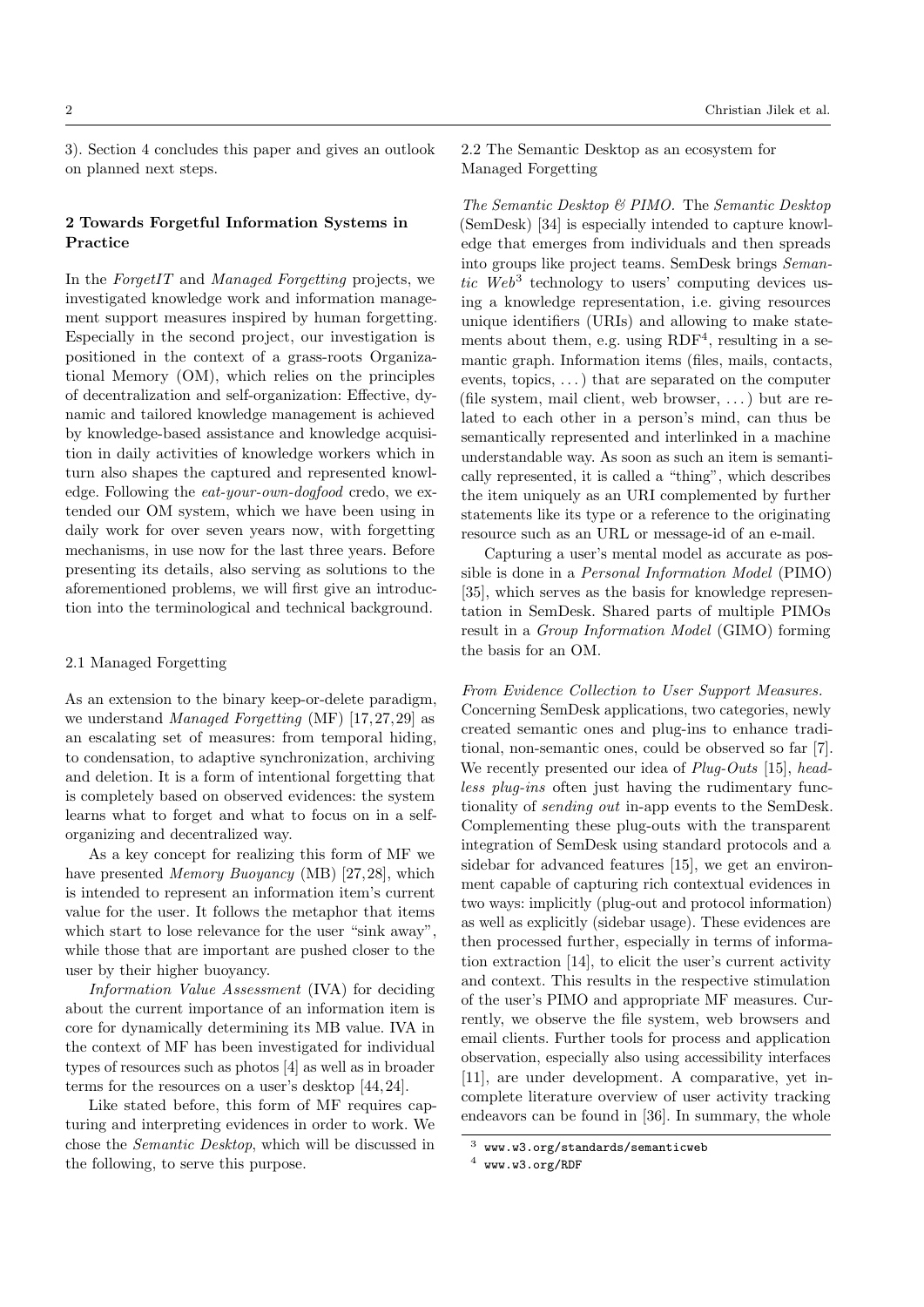

<span id="page-2-0"></span>Fig. 1 Evidence collection to user support measures cycle of a Forgetful Semantic Desktop

cycle from evidence collection to user support measures of a Forgetful Semantic Desktop is depicted in Figure [1.](#page-2-0)

#### <span id="page-2-1"></span>2.3 First prototype running 24/7 in practice

In ForgetIT, we extended our SemDesk prototype [\[25\]](#page-8-12), that we were already using 24/7 in daily work, with MF features. These new forgetting capabilities were thus directly embedded in daily activities, too, enabling us to continuously test and optimize them in real-world scenarios as well as understand implications and challenges of a forgetful information system.

To illustrate the challenge for the SemDesk usage, let us look at one user there. As of July 2018, the semantic graph of his PIMO consists of more than 18.000 things, i.e., topics, tasks, events, persons, organizations, documents, web pages, images, notes, . . . , of which 2.000 are private ones and the rest either shared by him or other users forming the group's GIMO. There are not only noteworthy or timeless things such as scientific papers or project proposals among them, but also various ephemeral things. For instance, more than 1.000 tasks from over 7 years of daily usage leave their electronic footprints (including connected resources, topics, or notes) in the PIMO. Now, these once relevant tasks bear the potential to serve as a task journal – if not even as source for know-how reuse – but also to congest the semantic graph and search results.

Therefore, it is evident that the user would face an information overflow, if each and every thing would be treated with the same importance as currently required information or important one from the past; PIMO's usefulness would thus be endangered. But requiring to delete presumably outdated information counteracts the philosophy of our evolving knowledge management system due to the potentials for future situations of the individual and the group.

Memory Buoyancy Calculation. The MB calculation in our SemDesk evolved from the insights of the approach in [\[44\]](#page-9-1) and finally follows the design principles presented in [\[24\]](#page-8-6). The basic ones are inspired by human brain activity applied to the user's mental model as represented in a semantic graph and discussions with the team of Prof. Logie (Psychology, University of Edinburgh) who presented their insights in [\[22\]](#page-8-13) (an interdisciplinary approach is also taken in the Managed Forgetting project and is subject of Section [2.4\)](#page-4-0). Therefore, the MB value drops over time for things that are not stimulated (first a steep decline then a long-tail of slow decline) whereas the value increases for things and their associations that are stimulated. To reflect learning effects, the MB value decreases slower for things that are repeatedly stimulated over time. The stimulations are based on evidences derived from user actions (such as view, create, or modify) involving resources represented as things in the semantic graph.

The intensity of stimulating a thing and the outreach along the sub-graph it spans is determined by applying a dedicated spreading activation algorithm [\[5\]](#page-8-14) using parameters such as types of the things, connecting predicates as well as numbers of connections, and several heuristics. This leads to effects like things such as topics, which are not directly accessed but are connected to resources currently in use, are raised in their MB value, then forming hotspots in the semantic graph resembling the user's current mindset (of those items represented in the PIMO).

Apart from tuning the spreading algorithm, most influential on the IVA are the various heuristics applied. These cover assumptions as well as intended beneficial effects for the knowledge work scenario. For instance, applying specific decay curves for dedicated types, e.g. enforcing e-mails to decay faster than presentations, is based on the observation that inherently e-mails are more ephemeral whereas presentations might imply more longevity. Further, upcoming events and connected things are stimulated when approaching their date and vice versa, decaying faster after the event (if not stimulated again). Finished tasks do not get external stimulations any more. This results in MB values for all things in a PIMO, which then can be used for various forgetting strategies outlined in the following.

Temporal Hiding. A first escalation step in our MF strategy is hiding things which are below a certain threshold in different places where users might be confronted with an overwhelming amount of information items from the semantic graph. Therefore, while browsing the PIMO, in which a thing is usually represented on a single (HTML) page with details (such as start and end date of an event)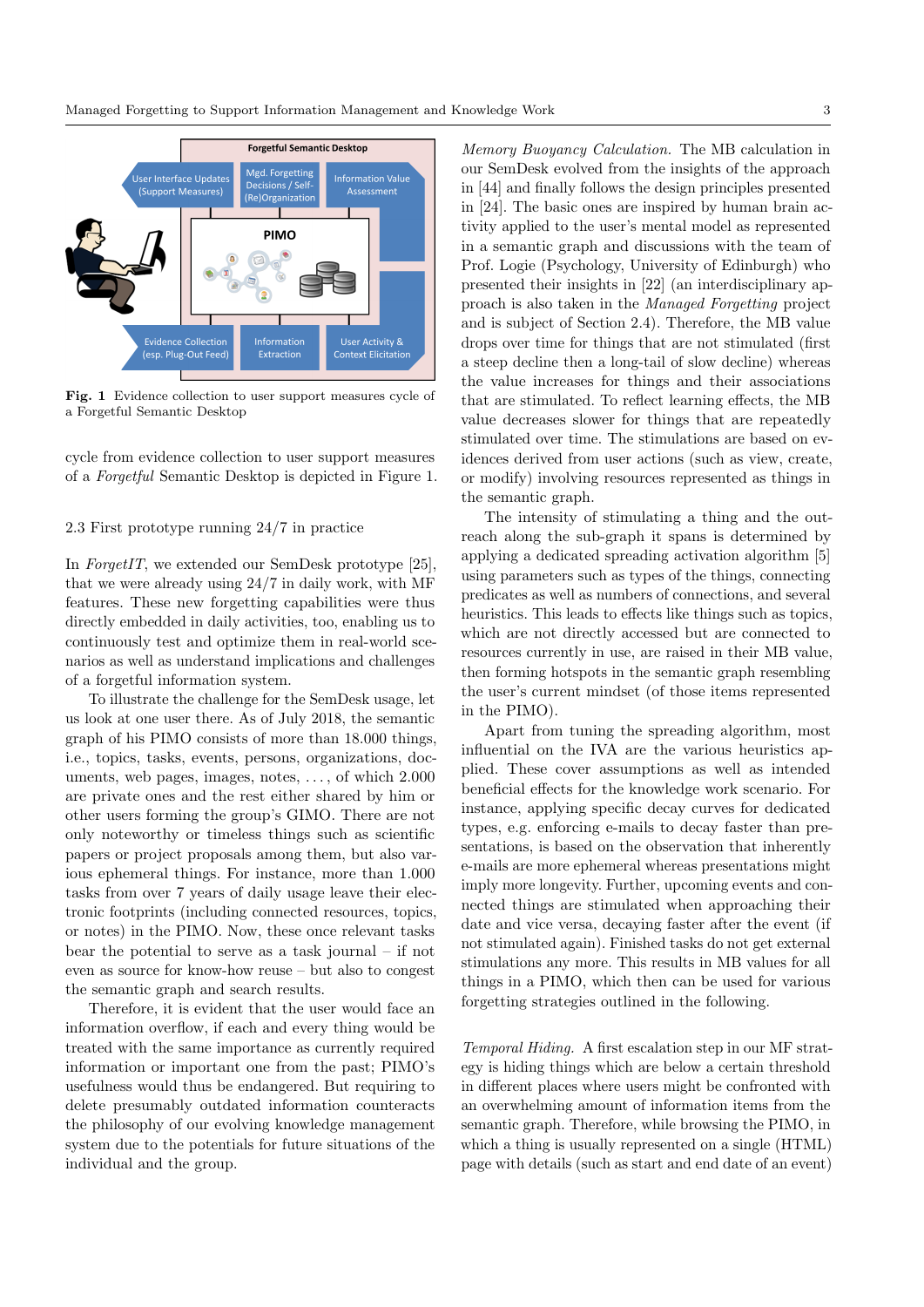and all its relations to other things, connected things below a specific MB threshold are hidden from direct view of the user. This threshold is lower on desktop devices and higher on mobile devices to reduce cognitive load while being mobile, i.e., showing less presumably irrelevant information. A button "show forgotten" allows to show the yet hidden things as well as to manipulate the threshold for viewing.

A further experimental feature is hiding things in a search result list with low MB value which simply hides those things to be forgotten from the result list. The search page has a threshold slider to lower or raise the currently set threshold for the specific search allowing to blend in those forgotten things in the position of their original ranking.

Considering snippets used for explaining the content of result list entries (of a search or a proactive information delivery), the MB value is also used to choose a set of things to be shown in the snippet. Here, instead of deciding to hide, the sub-set of high buoyant things out of all annotations of a thing are selected and shown in the result entry as snippets. The assumption is that showing all annotations of a document will overwhelm the user, instead selecting the ones which are high-buoyant will allow to give a clue to quickly grasp the relevancy for the user's mindset.

Adaptive Synchronization. Next step in our escalating MF strategy is to move files to be forgotten from the desktop to the cloud and finally to an archive. This still keeps the semantic representation available, only the place of the actual file changes. If access is required, it can be automatically drawn in again. This is an experimental feature embedded in the PIMO cloud synchronization service running on a users' desktop. Current implementation proposes the user a list of files (which are things) that can be forgotten on the computer, selected files are created as cloud-files (if not already there) and then removed locally. Moreover, an extension enables an unsupervised adaptive synchronization of files to a local storage if their MB is above or below a certain threshold (which again can be different depending on the device type). This is useful for files which, e.g., originate from other users and are not yet available on the device. The PIMO's user interface then allows to open the local version directly instead of downloading it first. This leads to a set of documents on the device which are relevant for the user's current mindset (and are not elsewhere on the device anyway).

Condensation. Further action can be undertaken if a whole region of the semantic graph has a low MB such as a long-finished task or project. Then it is possible to

condense this region (consisting of things and connected resources) and just leave a representation of this region for the user. Our PIMO Diary [\[13,](#page-8-15)[16\]](#page-8-16) uses condensation to on demand generate condensed representations for the user's electronic footprints within a specific period of time. The condensed representation is shown to the user including associations to the contained things. This bears the potential of forgetting the originating things and resources (e.g., by moving them to an archive) while keeping references in the condensation. This explicit removal is not deployed on our PIMO, however, once computed condensations are kept.

Lessons Learned. The MB calculation is in use for over 3 years. Our experience so far is that things are really gradually fading out if their relevancy decreases. And vice versa, related things raise in their MB if they are connected to user activities although they are not directly accessed, thus forming a user's recent mindset.

In contrast, there are also drawbacks: the naive approach for hiding in search has been dropped. An often observed behavior was that users moved the slider to change the threshold to zero (i.e., show everything) if the results were not satisfying, instead of modifying the query first; whereas with lots of results, the slider was ignored. This implies that there is still not enough trust in MF if the results are not as expected.

If things are raised in their MB although they are not explicitly accessed heavily depends on their connectivity in the graph. Thus, isolated areas might drop although the relevancy is still given. Here, more automated interconnection is required and we see that if they belong to some context, things are dragged along with the rest.

Likewise, raising the MB for a whole area takes some time if the user jumps into a previously neglected area. Several actions are required to differentiate between visiting by chance or really working in that area again. This also implies to consider contexts which can be revisited after a long time but the user would expect everything in place in analogy to the brain which is able to quickly reconstruct a scenery.

Up to now, we only discussed the forgetting aspect in our scenario. But from the knowledge management viewpoint also the aspect of long-term information value plays an important role. In [\[24\]](#page-8-6) we also considered a "preservation value" as an orthogonal view on things for their long-term importance although they might only have had a short-term relevancy for the user.

From these experiences and projections with other research threads, we identified challenges which will be addressed in Section [3.](#page-4-1)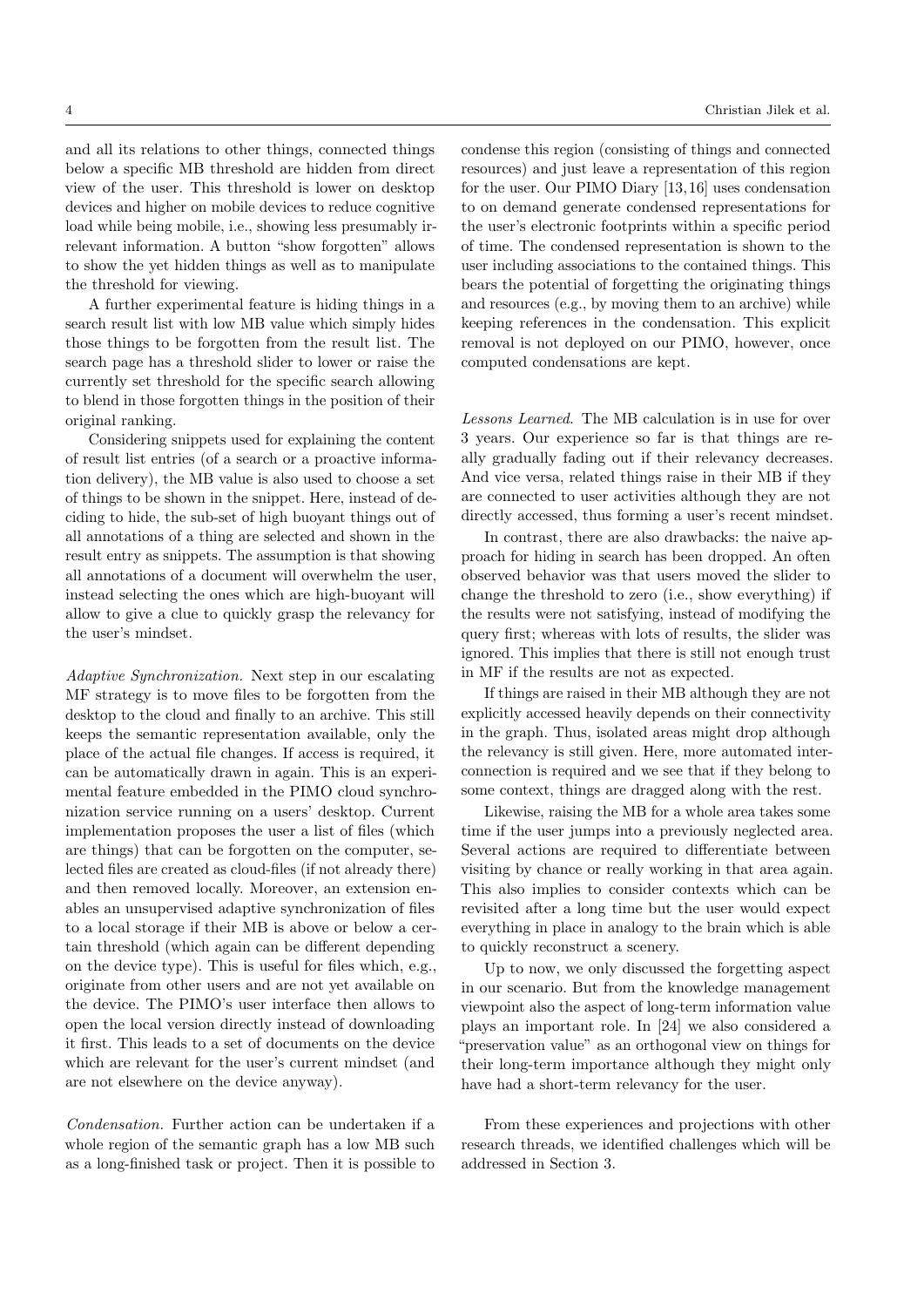<span id="page-4-0"></span>2.4 Untapped potential of explicated user context and features inspired by Memory Inhibition

Explicated User Context. From the experiences presented in the last section, we learned that a greater focus on user context can further improve solutions found so far. We especially assume that users are aware of the concept of context and what their current context is (at least most of the time) [\[8\]](#page-8-17). In [\[15\]](#page-8-9) we presented a first SemDesk prototype<sup>[5](#page-4-2)</sup>, that has context as an explicit element users can work in and interact with. We will go into details in Section [3.1.](#page-4-3) Additionally, our current information value assessment can be improved by introducing context-sensitive MB values (see [3.2\)](#page-5-0).

Memory Inhibition. In cognitive psychology, the term Memory Inhibition describes the temporal suppression of currently irrelevant or misleading information in order to facilitate processing of relevant information [\[21\]](#page-8-18). Cognitive psychology experiments like [\[41\]](#page-9-4) revealed that intentionally forgetting about one task can enhance subsequent cognitive performances like encoding and recall of word material. A prominent explanation for these benefits is memory inhibition of intentionally forgotten information [\[3\]](#page-8-19). Inhibition can also help to efficiently switch contexts, by mentally segregating irrelevant, inhibited information from currently relevant information [\[40\]](#page-9-5). We intend to transfer these results to user contexts in knowledge work assuming that allowing users to intentionally forget about their recently irrelevant contexts increases their performance on the current one.

To allow users to intentionally forget, we will implement features inspired by Memory Inhibition, a concept, to our best knowledge, so  $far - if at all - only implicitly$ used in computer science without explicitly calling it that way. In [\[42\]](#page-9-6), we give an overview of Memory Inhibition in cognitive and computer science and especially its potential for the latter.

To get an impression of how one could define inhibition in computer science, consider the following example: information items associated with different contexts are activated by Spreading Activation (SA) [\[5\]](#page-8-14). Then, items of those contexts, that have been activated but are irrelevant for a target context, will be suppressed (inhibited). So, there is an additional differentiation mechanism for items correctly activated by classic SA with respect to a given target context. Thus, inhibition would be implemented to reduce or overcome interference due to information that is irrelevant for a particular target context. Importantly, if contexts switch again, inhibition of previously irrelevant items is released – thus inhibiting

<span id="page-4-2"></span>



<span id="page-4-4"></span>Fig. 2 By adding hierarchical, forgetting and focal aspects (blue), we extend the context model by Schwarz [\[37\]](#page-9-7), which itself is an extension (green) of the one by Maus [\[23\]](#page-8-20) (black).

items always means making items temporarily unavailable.

#### <span id="page-4-1"></span>3 Challenges

The last section already gave insights into which challenges we had to tackle to get a beneficial forgetful information system, e.g. to establish continuous user activity tracking or memory buoyancy calculation. In this section, we will address open challenges or ones that we have only solved partly so far. For the latter, we will also give insights on how we intend to solve them. Although we focus on a system to support information management and knowledge work, some of the solutions may also be applicable to FIS in other domains.

<span id="page-4-3"></span>3.1 Capturing and efficiently storing metadata especially contextual information

Context. We learned from cognitive psychology (see [2.4\)](#page-4-0) that our previous research on context (e.g. [\[38,](#page-9-8)[26,](#page-8-21) [13\]](#page-8-15)) can be beneficial for MF: an information item can be very important in one context while being totally irrelevant in another. So, in order to finally decide about an item's relevancy and thus provide beneficial MF measures, we have to take its associated contexts into account. The context model we use is depicted in Figure [2.](#page-4-4) It is an extension of [\[37\]](#page-9-7), which itself is an extension of [\[23\]](#page-8-20). For our use case we additionally added the following aspects: forgetting (which parts of a context have been forgotten or condensed), *focus* (which parts of a context are currently in focus; other parts may be temporarily hidden, for example), and hierarchy (sub- /super-contexts).

Capturing Context. In order to take contexts into account, we have to capture them first, which implies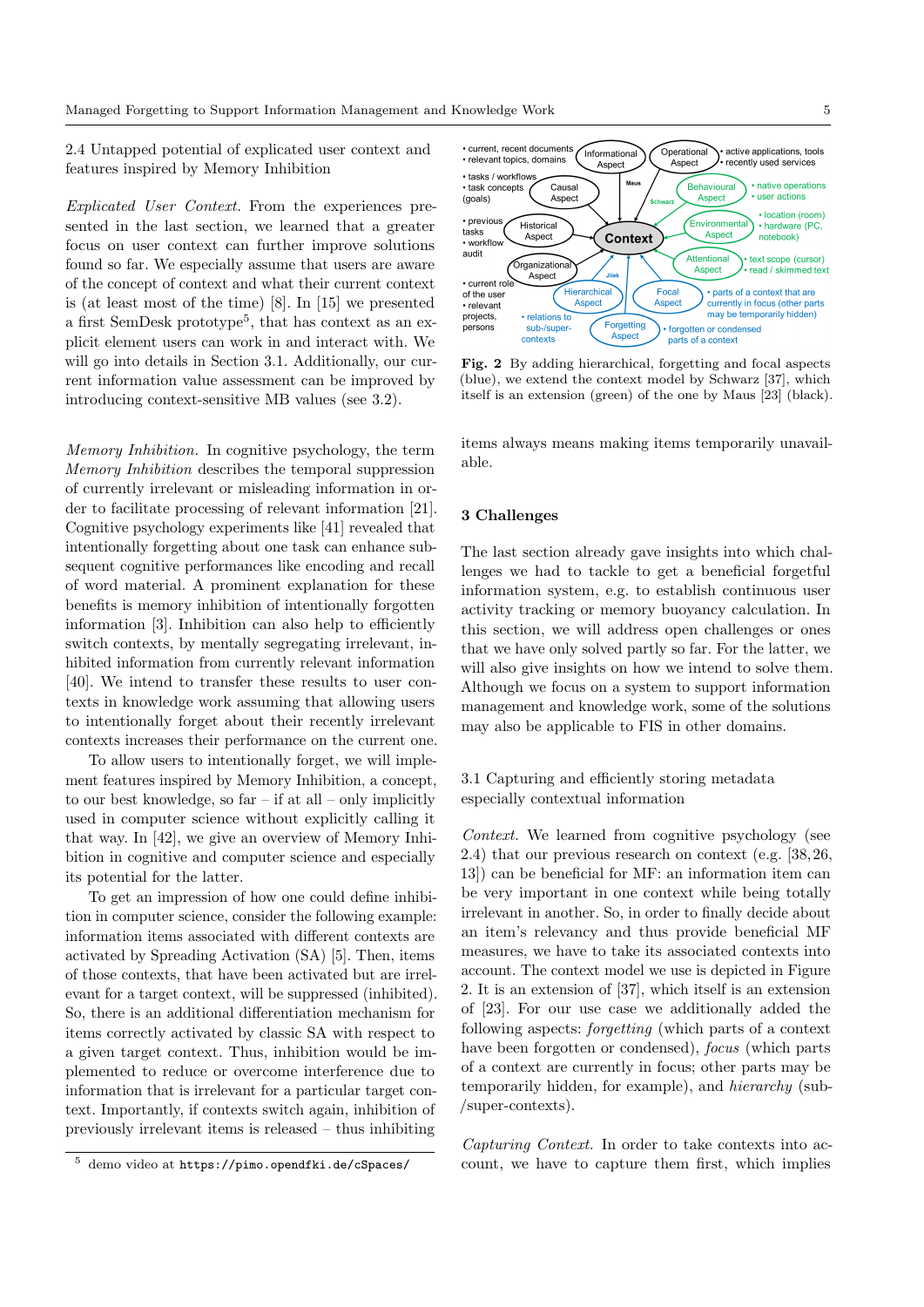the usage of sensors. Currently, we completely focus on virtual sensors [\[30\]](#page-8-22) as realized by our plug-outs (see [2.2\)](#page-1-2), for example. Since the ultimate answer which items belong to which contexts is only available in a person's mind, there will probably always be a certain sensor and interpretation gap. Thus, we can only try to minimize it and approximate user contexts as well as possible. The aforementioned idea of treating contexts as explicit elements that users can work in and interact with (see [2.4\)](#page-4-0) also helps us in this regard: users can casually help in modeling their world by selecting their current context, working with it (e.g., to accomplish a task), adding or removing things, switching it, etc. We will come back to this aspect in Section [3.4.](#page-6-0)

Storing Context. Once we are able to capture contexts, we also have to store them efficiently together with other (meta)data managed by our system, especially the semantic graph (PIMO). Since several support decisions need to be made in less than a second in order not to harm user experience (system response time), we especially need data structures capable for real-time processing on usual computing devices. The same is true for the used information extraction methods: they should be able to operate in (near) real-time.

Privacy Issues. Another aspect we have to take into account are privacy issues that arise immediately when dealing with any kind of user activity tracking. Since we are capturing possibly very sensitive data, we have to take measures to protect users' privacy. Possible solutions are, for example, allowing to (temporarily) disable the observation, only store sensitive data on the user's local device (no server/cloud sync) or only stimulate the semantic graph ("activation" of respective parts) without storing any details permanently.

<span id="page-5-0"></span>3.2 Continuous, context-sensitive information value assessment

We have presented our current version of information value assessment resulting in different MB values in Section [2.3.](#page-2-1) Doing IVA continuously is already a challenge, since each click of a user may alter the MB of possibly a lot of things (depending on semantic network connectivity). One problem of our current solution is that there is only one MB value for a resource for each user, without taking contexts into account. But, as stated before, an item's relevancy can strongly vary from one context to another. Thus, we are in the process of advancing our MB calculation to additionally take contexts into account [\[12\]](#page-8-23). If a resource is not associated with a context, or not accessible by the user, its MB value for this user

and context is zero. In cases, in which we know that a certain activity (tagging a website, opening a document, etc.) was performed having selected a certain context (e.g. ForgetIT project proposal), we thus only have to update a relatively small part of the semantic network compared to the original version, which also leads to performance gains. We call this the local MB, since it is only calculated for a certain context. Nevertheless, we also keep a context-free MB value, the global MB, summarizing all non-zero local MB values, thus providing an overall relevancy information of a resource for a certain user. Especially with regard to OM, we additionally introduce a group MB that summarizes the global MB values of different users. More details and a first prototypical implementation are presented in [\[12\]](#page-8-23).

## 3.3 Improve user interfaces and support features to enable cognitive offloading

Have you ever turned your head to read a tilted headline more easily? If this is the case, you have been performing a form of Cognitive Offloading [\[32\]](#page-8-24). Every strategic use of physical actions like tilting your head or using a calculator to reduce cognitive demands is defined as Cognitive Offloading. Only two decades ago, people still learned phone numbers by heart in order to be able to call somebody. Today, you just select the person's name in your (smart)phone and a connection will be established (assuming that you once have added that person's data to your contact list). That way, we are using several devices as our extended external memory store. Recent research in cognitive psychology shows that such memory offload can have comparable benefits for subsequent cognitive performance as discussed for intentional forgetting in [2.4](#page-4-0) [\[40,](#page-9-5)[33\]](#page-8-25). As shown in [\[33\]](#page-8-25), the possibility to store information externally can even be seen as an implicit cue to intentionally forget the offloaded information as long as you can rely on the device to continually store it [\[40\]](#page-9-5).

In our scenario, think of contexts that "tell" the users what they have done the last time when they were working in/with them: what documents have been read or written, what are open tasks to be performed, etc. Such implementation allows the user to rely on the SemDesk as their external memory for all reached work progress. The intentional forgetting of externally stored work progress can then benefit subsequent tasks and ease the switch from one context to another. Due to our transparent integration [\[15\]](#page-8-9), these contexts are also available as folders in the file system. Thus, the metaphor of folders presenting a user their "golden thread" is close to realization. Our ultimate goal would be to also bring back all applications in the exact state they were in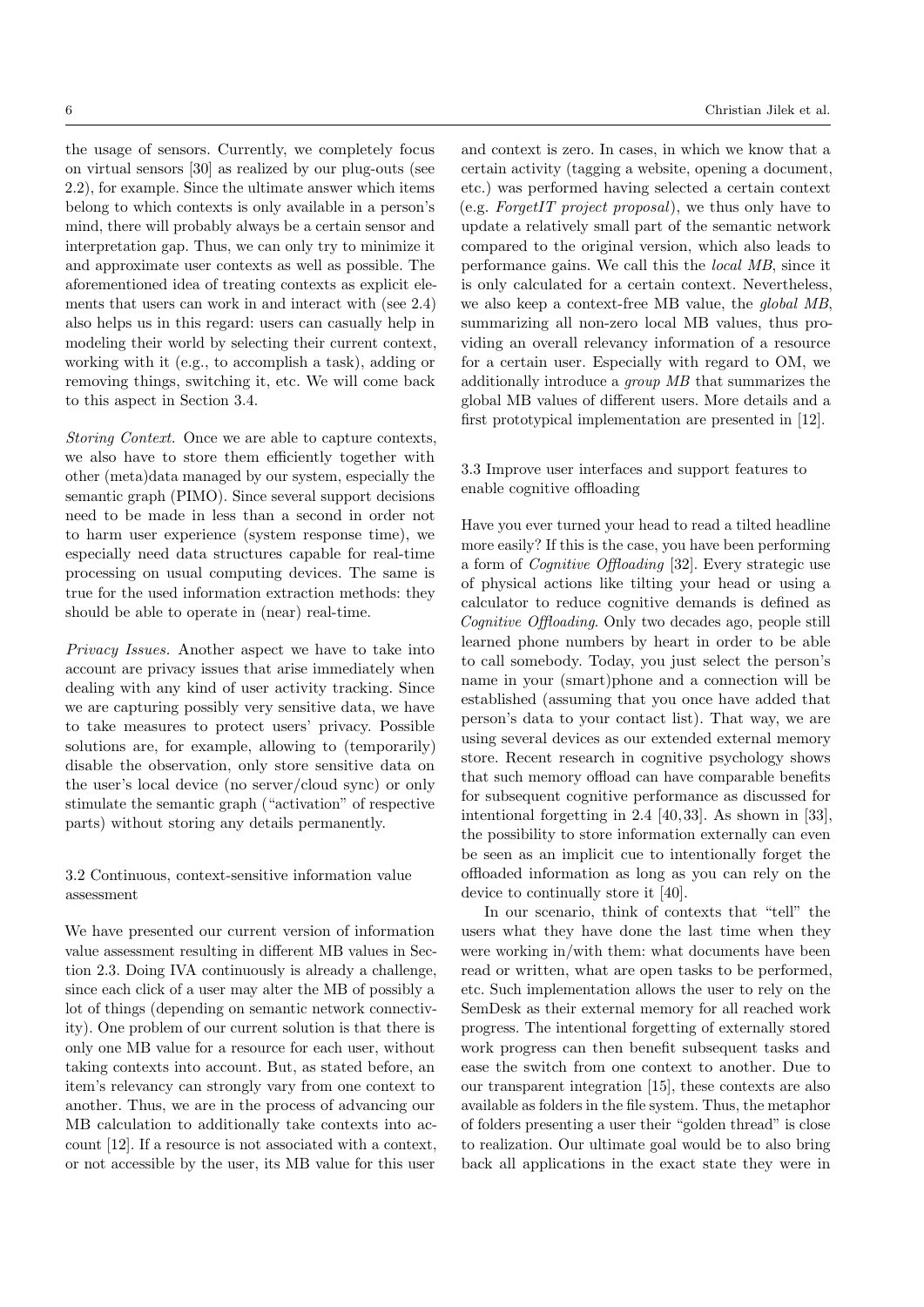when they were last opened in that certain context. But this is a task, which is hard to perform due to missing interfaces for application resume. In general, we have the challenge of creating user interfaces fitting well with our MF capabilities, so that users are actually able to cognitively offload. If they still have to keep rather unimportant or too many things in mind or bother how to store things in a way that they will find them later, cognitive offloading is not possible. It is the system that should note what they did last, that the link to a certain website is stored for next time, that certain reminders or documents come up as soon as they become relevant (again), etc.

## <span id="page-6-0"></span>3.4 Incentives to maximize users' willingness to contribute

In Section [3.1,](#page-4-3) we gave reasons why we will not be able to have a fully automated system. We will rely on users helping to make aspects of their mental model explicit in their PIMO. Therefore, we should provide incentives that make them actually willing to do it, e.g. if they add a sent e-mail to a certain context, an incoming reply could automatically be associated with that context, too. Further, the investments they have to spend should be as low as possible. We thus have the challenge of designing interfaces and functionality so well, that a single click or drag operation can already mean a lot, for example.

This goes along the important aspect that users should immediately have (and see!) benefits from an action such as annotating a web page with a task (which in turn is an explicit "modelling" act in the semantic graph done by the user in the annotation sidebar). Therefore, from our experience in knowledge work support, it is important to embed the support into daily work of the users and trying to create a context in which information need can be derived and required information be provided. Hence, it is important to find scenarios and use cases where this support is beneficial for users such as process work embedded in the e-mail client [\[19\]](#page-8-26) or a context space for solving tickets [\[16\]](#page-8-16). Here, each action in that environment immediately leads to benefits for the user.

An inadequacy of investment and resulting benefit may lead to a vicious circle of knowledge management [\[31\]](#page-8-27). Our system should support the way towards a "perfect model" (i.e. user's PIMO and mental model are perfectly in sync), by allowing a sequence of tiny activities. The SemDesk ecosystem already takes this direction by crawling information sources such as calendars, providing a sidebar allowing semantic bookmarking, writing semantic notes, or a task management. For tasks such

activities could be: create task, set deadlines, add notes, web or file links, etc. Thus, the user can decide at any point whether they go another step or stop, whereas both, the system and the user, benefit from each additionally taken step. Especially in the aforementioned multi-tasking craziness, in which users are under high pressure to continue their work and not spend time with seemingly unnecessary steps, they may thus easier regulate the amount of distraction they are currently willing to accept. One of our hypotheses is, that even if the return on investment of a "modelling activity" is quite high, a too high corresponding user investment may prevent the activity from being performed by the user. In contrast, having an interruptible sequence of tiny actions more likely leads to users doing at least some of the "modelling steps".

Other incentive measures, possibly well applicable in OM scenarios, are discussed in [\[20\]](#page-8-28), for example.

### 3.5 Forgetful information systems need to be cautious and trustworthy

In experiments, interviews and discussions conducted in our forgetting-related projects, we observed the tendency of users, especially experts, to rather mistrust automated system decisions in fear of losing their stuff. As a consequence, we strive to design our forgetful system to be cautious, i.e. rather doing nothing than doing something wrong. By acting this way, we seek to earn the users' trust; they need to be sure that nothing harmful (a data loss) will happen. In particular, this means if collected and interpreted evidences do not justify to take a certain support action, the system will refrain from performing it. Our colleagues [\[39\]](#page-9-9) go one step further and have their system not take any action without user confirmation, which is what we also did in the past: When the MB of files dropped below a certain threshold and the system selected them for being deleted on the user's current device, users were first asked for confirmation. Additionally, since our system is still a research prototype, we did not delete any files completely so far – there is always a backup in an archive. Nevertheless, we abandoned asking for confirmation since it interrupted users and drawing their attention on actually forgotten regions resulting in the contrary effect of remembering, as well as counteracting our idea of self-organization.

In [\[15\]](#page-8-9), we presented a first prototype of a selfreorganizing SemDesk based on MF features. Folders can also be seen as contexts and the system is even able to infuse its managed contexts into the file system. Following the principle of the aforementioned cautiousness, automatically reorganizing these contexts, e.g. merging or splitting them, should not lead to totally different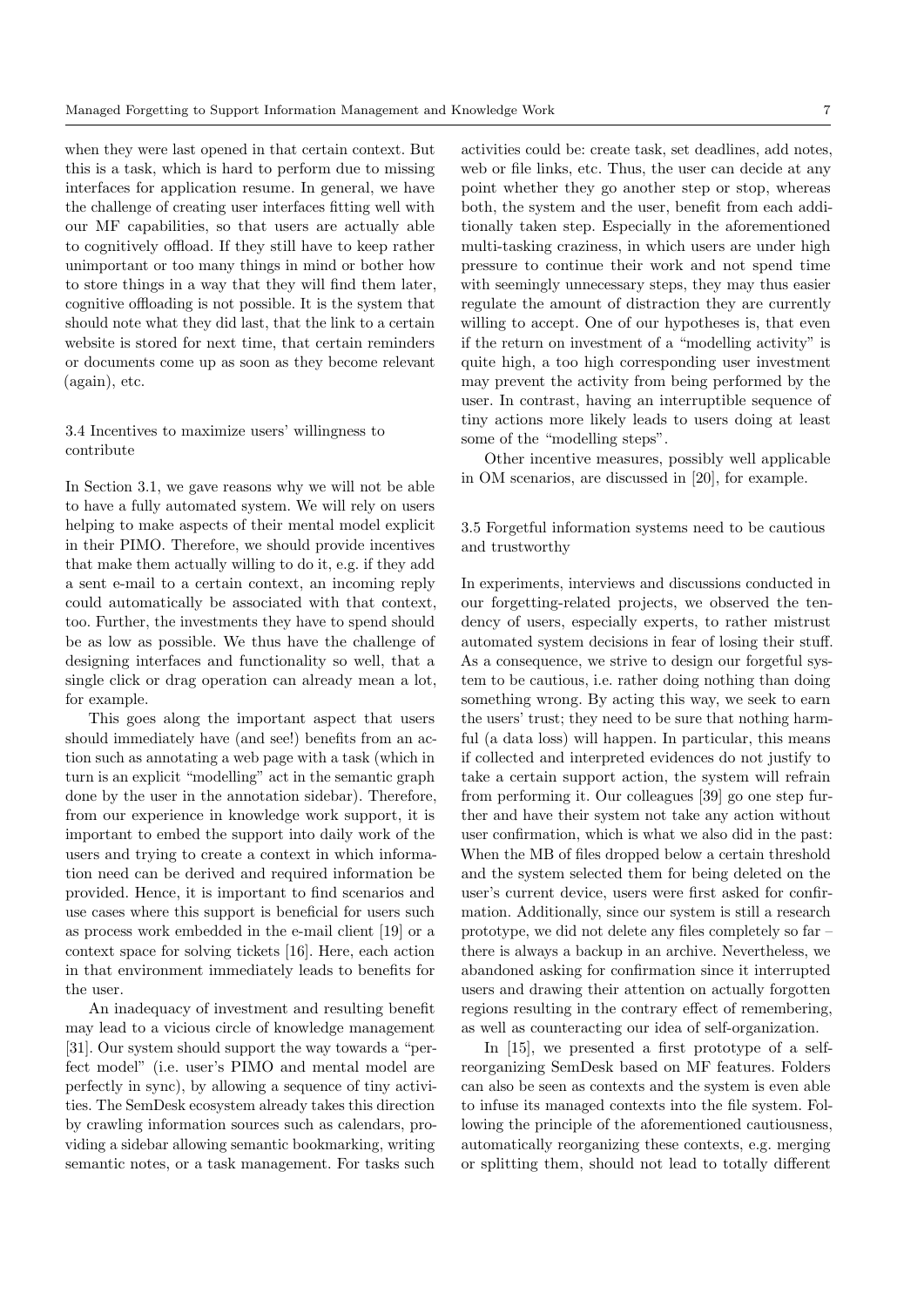paths that users have to follow in order to re-find desired information. Since navigating folders (contexts) follows the human intuition of navigating a map [\[2\]](#page-8-29), sudden, unexpected changes are potentially harmful here. We could thus restrict our system to only merge parent and child contexts after some time has passed. Greater modifications like merging contexts of similar but no directly related topic areas, for example, would only be allowed if a lot of time has passed and there was no new evidence indicating that one of the topics is still relevant. Thus, the goal of automatically tidying things up for the user would justify such a merge of similar contexts. [\[2\]](#page-8-29) also states that Personal Information Management (PIM) applications should take folders (contexts) as given and try to exploit and improve them rather than replace them, which is an advice we intend to follow as well as possible.

3.6 How to gain trust in forgetful search and how to visualize the forgotten?

One major question we still have to solve is how we achieve that users gain trust in forgetful search. Consider the example of a user entering keywords into the search field of a forgetful system and no (or seemingly incomplete) results are shown. Several questions could come to that user's mind: Have I used the "right" keywords? Have I really saved the things I am now looking for? I'm sure I saved it, why doesn't it show up? The challenge of establishing trust in forgetful search is closely linked to the question of how to visualize what is actually forgotten (forgotten in the sense of MF, i.e. only a condensed version is still remaining or something is hidden by default due to low MB). In the scenario just mentioned, we could inform the user that there is currently no search result in the "active" part of their data, but something in the forgotten area. This could be accompanied by measures trying to visualize how search results belong to certain areas of the semantic network, e.g. as thematic clusters, as well as how much of the semantic graph has been covered by the current search result set. Additionally, as done in the PIMO, if the user enters an exact match of a thing's label, e.g. the full name of a person or project, then it would be justified to directly show actually forgotten items, since the user seems to have remembered something they have not used for a long time. In general, we have to find a balance between MF mechanisms that prevent users from being overwhelmed by the potentially high number of search results. But on the other hand, users still have to find the things they are looking for, especially if they came back to something not accessed for a very long time (whereas "accessed" here especially means that a

whole topic area of the semantic graph has not been stimulated for a long time – accessing related topics would have raised the MB otherwise).

#### 3.7 How to evaluate forgetful information systems?

All challenges mentioned so far share the problem of how to evaluate their possible solutions. Evaluating an FIS like ours is hard for several reasons. First, since we support information management and knowledge work, users' views on their stuff are subjective [\[6\]](#page-8-30), which restricts evaluation scenarios. Second, there is still no publicly available PIM dataset. To our best knowledge, [\[1\]](#page-8-31) is the most recent paper mentioning the plan to release a dataset "in the near future", which is already three years ago. [\[9\]](#page-8-32) even argues that if such a dataset was available, it would still lack the semantic information to really make use of the data (e.g. whether a term is the name of a project or whether a mentioned person is a co-worker or spouse, etc.). Other approaches like [\[18\]](#page-8-33) created pseudo desktop collections for their experiments (on information retrieval). These collections neglect important sources like bookmarks or calendar events as well as structures like the file folder hierarchy, which also carry a lot of semantics. Last not least, we have the additional aspect of forgetting, which makes us state the hypothesis that participants need to perform the evaluation of such systems using their own data. How could people otherwise judge whether things were forgotten correctly if they never knew the data?

To solve this problem, we intend to semi-automatically bootstrap the semantic graph (PIMO) of a participant before starting the evaluation of forgetting capabilities.

#### 4 Conclusion & Outlook

In this paper, we gave an overview of information management and knowledge work support measures found in two forgetting-related projects. In the first one, ForgetIT, we enhanced our productively used, SD-based OM system with forgetting capabilities, thus having one of the first FIS used in practice. From the beginning on, in 2013, we searched for solutions inspired by findings of cognitive psychology, yielding concepts like MF and MB. In the recent and still ongoing Managed Forgetting project, we especially focus on exploiting the yet untapped potential of more explicated user context and support measures inspired by Memory Inhibition. We presented challenges that arise in the field of FIS, discussed how we tackled some of them and also gave insights on how we intend to solve the still open ones, which will be our focus in the remainder of the project.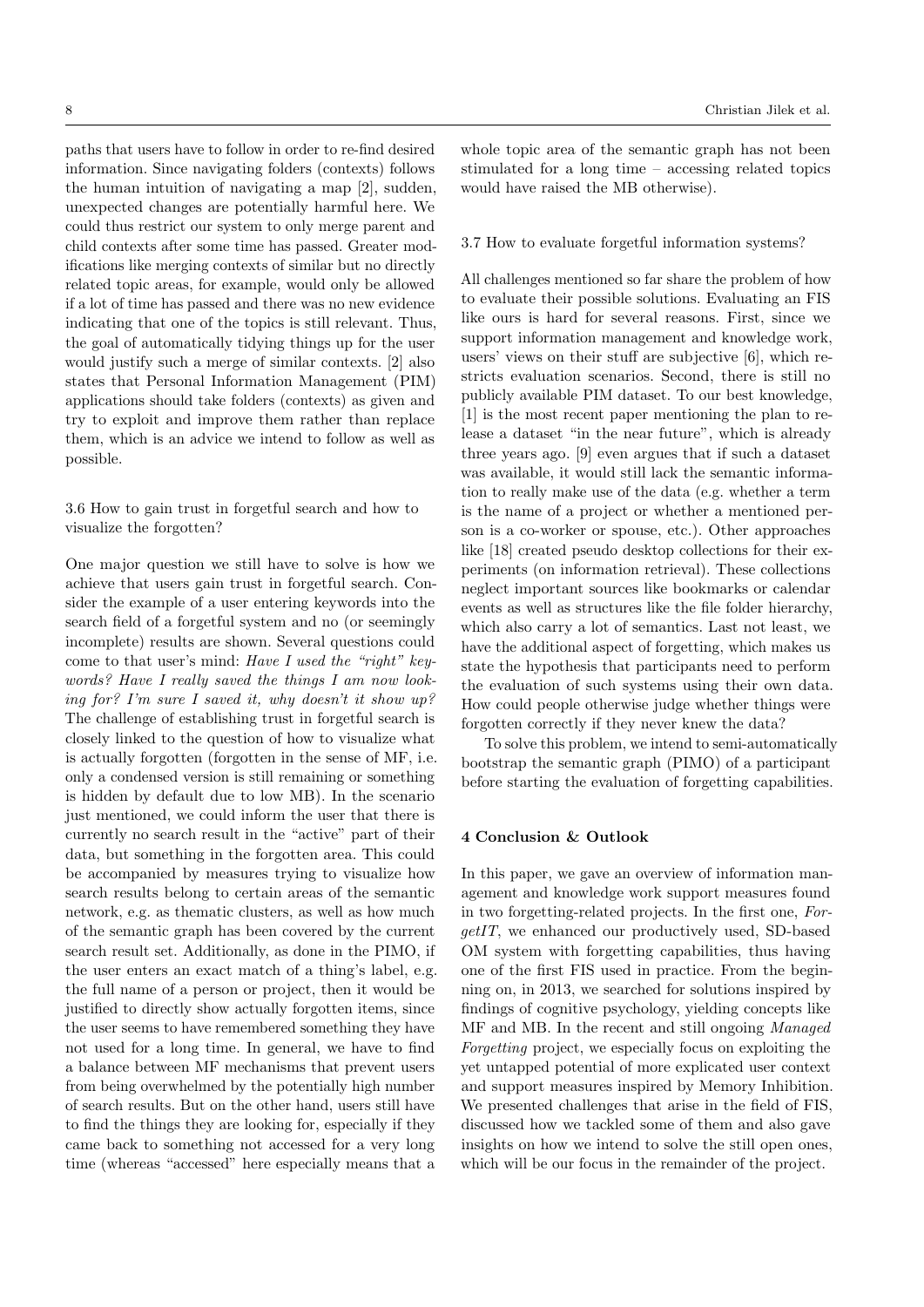#### References

- <span id="page-8-31"></span>1. Abela, C., Staff, C., Handschuh, S.: Collecting and analysing personal information management data. In: Proc. of the 1st DIACHRON Workshop on Managing the Evolution and Preservation of the Data Web, ESWC'15, pp. 22–27. CEUR (2015)
- <span id="page-8-29"></span>2. Benn, Y., Bergman, O., Glazer, L., Arent, P., Wilkinson, I.D., Varley, R., Whittaker, S.: Navigating through digital folders uses the same brain structures as real world navigation. Scientific reports 5, 14719 (2015)
- <span id="page-8-19"></span>3. Bjork, R.A.: Retrieval inhibition as an adaptive mechanism in human memory. Varieties of memory and consciousness: Essays in honour of Endel Tulving pp. 309–330 (1989)
- <span id="page-8-5"></span>4. Ceroni, A., Solachidis, V., Niederée, C., Papadopoulou, O., Kanhabua, N., Mezaris, V.: To keep or not to keep: An expectation-oriented photo selection method for personal photo collections. In: Proc. of the 5th ACM Int'l Conf. on Multimedia Retrieval, pp. 187–194 (2015)
- <span id="page-8-14"></span>5. Crestani, F.: Application of spreading activation techniques in information retrieval. Artificial Intelligence Review 11(6), 453–482 (1997)
- <span id="page-8-30"></span>6. Dengel, A.R.: Six thousand words about multi-perspective personal document management. In: 2006 10th IEEE Int'l Enterprise Distributed Object Computing Conf. Workshops (EDOCW'06), pp. 62–62 (2006)
- <span id="page-8-8"></span>7. Dragan, L., Decker, S.: Knowledge management on the desktop. In: EKAW, 2012, pp. 373–382 (2012)
- <span id="page-8-17"></span>8. Gomez-Perez, J.M., Grobelnik, M., Ruiz, C., Tilly, M., Warren, P.: Using task context to achieve effective information delivery. In: 1st Workshop on Context, Information and Ontologies, CIAO '09, pp. 3:1–3:6. ACM (2009)
- <span id="page-8-32"></span>9. Gonçalves, D.: Pseudo-desktop collections and PIM: The missing link. In: ECIR 2011 Workshop on Evaluating Personal Search, pp. 3–4 (2011)
- <span id="page-8-0"></span>10. González, V.M., Mark, G.: "Constant, constant, multitasking craziness": managing multiple working spheres. In: CHI'04: SIGCHI conf. on Human factors in computing systems, pp. 113–120. ACM (2004)
- <span id="page-8-11"></span>11. Hertling, S., Schröder, M., Jilek, C., Dengel, A.: Where is that button again ?! – Towards a universal GUI search engine. In: Proc. of the 9th Int'l Conf. on Agents and Artificial Intelligence (ICAART-17), vol. 2, pp. 217–227. SciTePress, Portugal (2017)
- <span id="page-8-23"></span>12. Jilek, C., Chwalek, J., Schwarz, S., Schröder, M., Maus, H., Dengel, A.: Advanced memory buoyancy for forgetful information systems. In: AIS Transactions on Enterprise Systems (2018). (in press)
- <span id="page-8-15"></span>13. Jilek, C., Maus, H., Schwarz, S., Dengel, A.: Diary generation from personal information models to support contextual remembering and reminiscence. In: 2015 IEEE Int'l Conf. on Multimedia & Expo Workshops, ICMEW 2015, pp. 1–6 (2015)
- <span id="page-8-10"></span>14. Jilek, C., Schröder, M., Novik, R., Schwarz, S., Maus, H., Dengel, A.: Inflection-tolerant ontology-based named entity recognition for real-time applications (2018). (submitted for publication)
- <span id="page-8-9"></span>15. Jilek, C., Schröder, M., Schwarz, S., Maus, H., Dengel, A.: Context spaces as the cornerstone of a near-transparent and self-reorganizing semantic desktop. In: The Semantic Web: ESWC 2018 Satellite Events, pp. 89–94. Springer (2018)
- <span id="page-8-16"></span>16. Jilek, C., Schwarz, S., Maus, H., Dengel, A.: Managed forgetting, data condensation & preservation in application. In: 2016 ACM Int'l Joint Conf. on Pervasive and Ubiquitous Computing: Adjunct, UbiComp '16, pp. 1046–1053. ACM (2016)
- <span id="page-8-1"></span>17. Kanhabua, N., Niederée, C., Siberski, W.: Towards concise preservation by managed forgetting: Research issues and case study. In: Proc. of the 10th Int'l Conf. on Preservation of Digital Objects (iPres) (2013)
- <span id="page-8-33"></span>18. Kim, J., Croft, W.B.: Retrieval experiments using pseudodesktop collections. In: Proc. of the 18th ACM Conf. on Information and Knowledge Management, CIKM '09, pp. 1297–1306. ACM (2009)
- <span id="page-8-26"></span>19. Lampasona, C., Rostanin, O., Maus, H.: Seamless integration of order processing in ms outlook using smartoffice: an empirical evaluation. In: ESEM '12 Proc. of the ACM-IEEE Int'l Symposium on Empirical Software Engineering and Measurement, pp. 165–168. ACM (2012)
- <span id="page-8-28"></span>20. Lazaruk, S., Kaczmarek, M., Dzikowski, J., Tokarchuk, O., Abramowicz, W.: Towards the semantic web – incentivizing semantic annotation creation process. In: Int'l Conf. on Knowledge Engineering and Knowledge Management, pp. 282–291. Springer (2012)
- <span id="page-8-18"></span>21. Levy, B.J., Anderson, M.C.: Inhibitory processes and the control of memory retrieval. Trends in cognitive sciences  $6(7)$ , 299–305 (2002)
- <span id="page-8-13"></span>22. Logie, R.H., Wolters, M., Niven, E.: Preserving and forgetting in the human brain. In: Personal Multimedia Preservation: Remembering or Forgetting Images and Video, pp. 9–45. Springer (2018)
- <span id="page-8-20"></span>23. Maus, H.: Workflow context as a means for intelligent information support. In: Modeling and Using Context: 3rd Int'l and Interdisciplinary Conf. (CONTEXT 2001), LNAI, vol. 2116, pp. 261–264. Springer (2001)
- <span id="page-8-6"></span>24. Maus, H., Jilek, C., Schwarz, S.: Remembering and forgetting for personal preservation. In: Personal Multimedia Preservation: Remembering or Forgetting Images and Video, pp. 233–277. Springer (2018)
- <span id="page-8-12"></span>25. Maus, H., Schwarz, S., Dengel, A.: Weaving personal knowledge spaces into office applications. In: Integration of Practice-Oriented Knowledge Technology: Trends and Prospectives, pp. 71–82. Springer (2013)
- <span id="page-8-21"></span>26. Maus, H., Schwarz, S., Haas, J., Dengel, A.: Contask: Context-sensitive task assistance in the semantic desktop. In: Enterprise Information Systems, pp. 177–192. Springer (2011)
- <span id="page-8-2"></span>27. Niederée, C., Kanhabua, N., Gallo, F., Logie, R.H.: Forgetful digital memory: Towards brain-inspired long-term data and information management. SIGMOD Record 44(2), 41–46 (2015)
- <span id="page-8-4"></span>28. Niederée, C., Kanhabua, N., Tran, T., Naini, K.D.: Preservation value and managed forgetting. In: Personal Multimedia Preservation: Remembering or Forgetting Images and Video, pp. 101–129. Springer (2018)
- <span id="page-8-3"></span>29. Niederée, C., Mezaris, V., Maus, H., Logie, R.H.: Multimedia preservation: Why bother? In: Personal Multimedia Preservation: Remembering or Forgetting Images and Video, pp. 3–8. Springer (2018)
- <span id="page-8-22"></span>30. Perera, C., Zaslavsky, A., Christen, P., Georgakopoulos, D.: Context aware computing for the internet of things: A survey. IEEE Communications Surveys & Tutorials 16(1),  $414-454$  (2014)
- <span id="page-8-27"></span>31. Probst, G., Raub, S., Romhardt, K.: Wissen managen: Wie Unternehmen ihre wertvollste Ressource optimal nutzen. Gabler, Wiesbaden (1997)
- <span id="page-8-24"></span>32. Risko, E.F., Gilbert, S.J.: Cognitive offloading. Trends in Cognitive Sciences 20(9), 676–688 (2016)
- <span id="page-8-25"></span>33. Runge, Y., Frings, C., Tempel, T.: Extending and specifying the benefits of saving-enhanced memory (2018). (submitted for publication)
- <span id="page-8-7"></span>34. Sauermann, L., Bernardi, A., Dengel, A.: Overview and outlook on the semantic desktop. In: Proc. of the 1st Workshop on The Semantic Desktop at ISWC (2005)